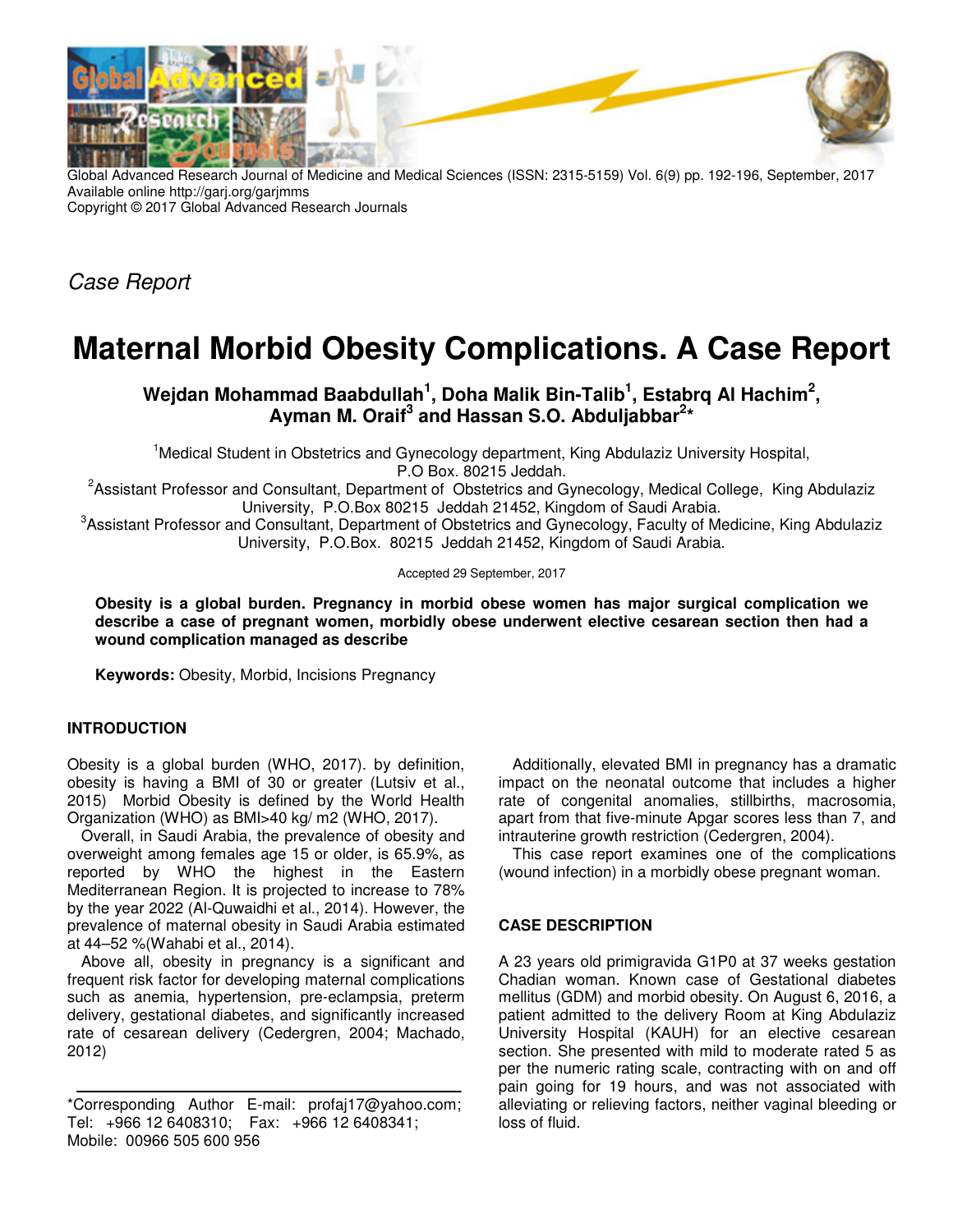

**Figure 1.** The clinical picture of perioperative management of a morbidly obese patient. (Spinal and Epidural Anesthesia)



**Figure 2.** Showing, the positioning of a morbidly obese for bldde catheterization

She did not have any other complaints, and no associated gastrointestinal, or urinary symptoms. Her medical history was of gestational diabetes mellitus (GDM) on Metformin (Glucophage), had no history of hypertension, and her bronchial asthma well controlled with on and off Albuterol (Ventolin).

Her past gynecological and surgical history was unremarkable. On exam, her height 159 cm, weight 219 and her calculated body mass index (BMI) was measured to be 86.6 kg/m2. Generally, well pulse rate was 95 and blood pressure was 140/90. Chest and heart no abnormality detected Abdomen soft, not tender very

obese but unremarkable. Pelvic examination, vulva, and vagina normal cervix closed with high presenting part fetal heart tracing were reassuring during the non-stresstest. Ultrasound findings a single viable fetus, transverse lie, head to the left side with oligohydramnios.

The treatment plan was to prepare her for the elective cesarean section after preoperative prophylactic antibiotics, and DVT prophylaxis. On August 11, 2016, Cesarean section performed on under spinal and epidural anesthesia. Figure 1 … catheterization was difficult for two reasons morbid obesity and female genital mutilation figure 2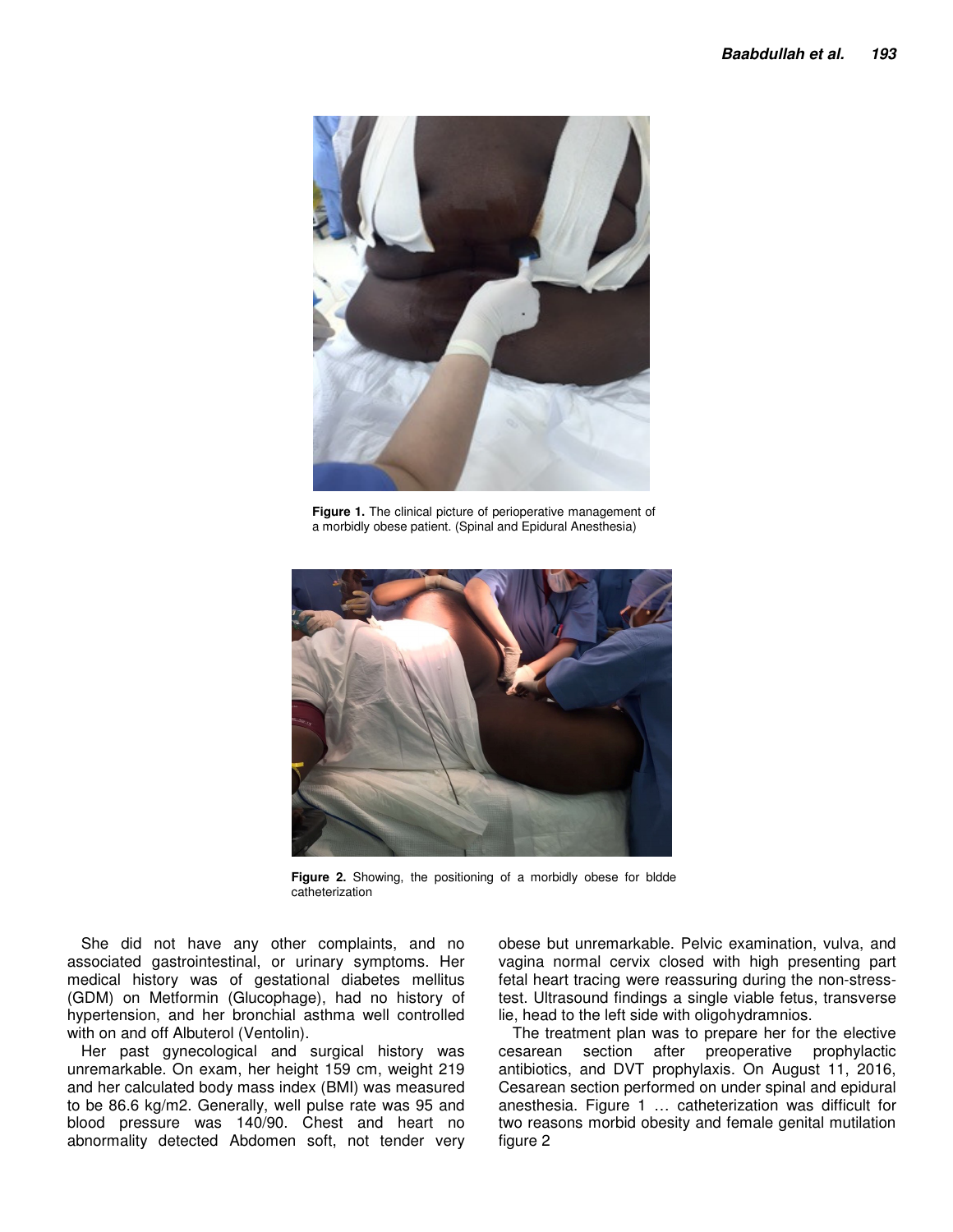

**Figure 3.** Showing, patient in supine position of a morbidly obese patient during cesarean delivery.





**Figure 4.** illustration of Midline supra-umbilical incision Level of pelvic wall Level of umbilicus Midline supra-umbilical incision

The patient was placed in supine position, figure 4 midline supra-umbilical incision was done, utters was found tilted to the right side. Uterus opened lower segment cesarean section. A viable male infant weighing 3.57 kg was delivered in cephalic presentation and handed to the pediatrician immediately crying, Apgar scores were 6 and 10 at one and five minutes.

The Uterus was sutured in 3 layers and replaced into the abdomen which was closed in layers, and skin closed

using clips. Postoperatively hemoglobin level was 10.8 g/dL and estimated blood loss was 800 ml. both mother and infant did well postoperatively. On August 15,2016 day four post-surgery patient was discharged on antibiotics, painkiller medication, and Enoxaparin Na (Clexane).

One-week post-surgery patient presented to the emergency room (ER) on August 18, 2016 complaining of open suture wound of the abdominal wall. Decision for an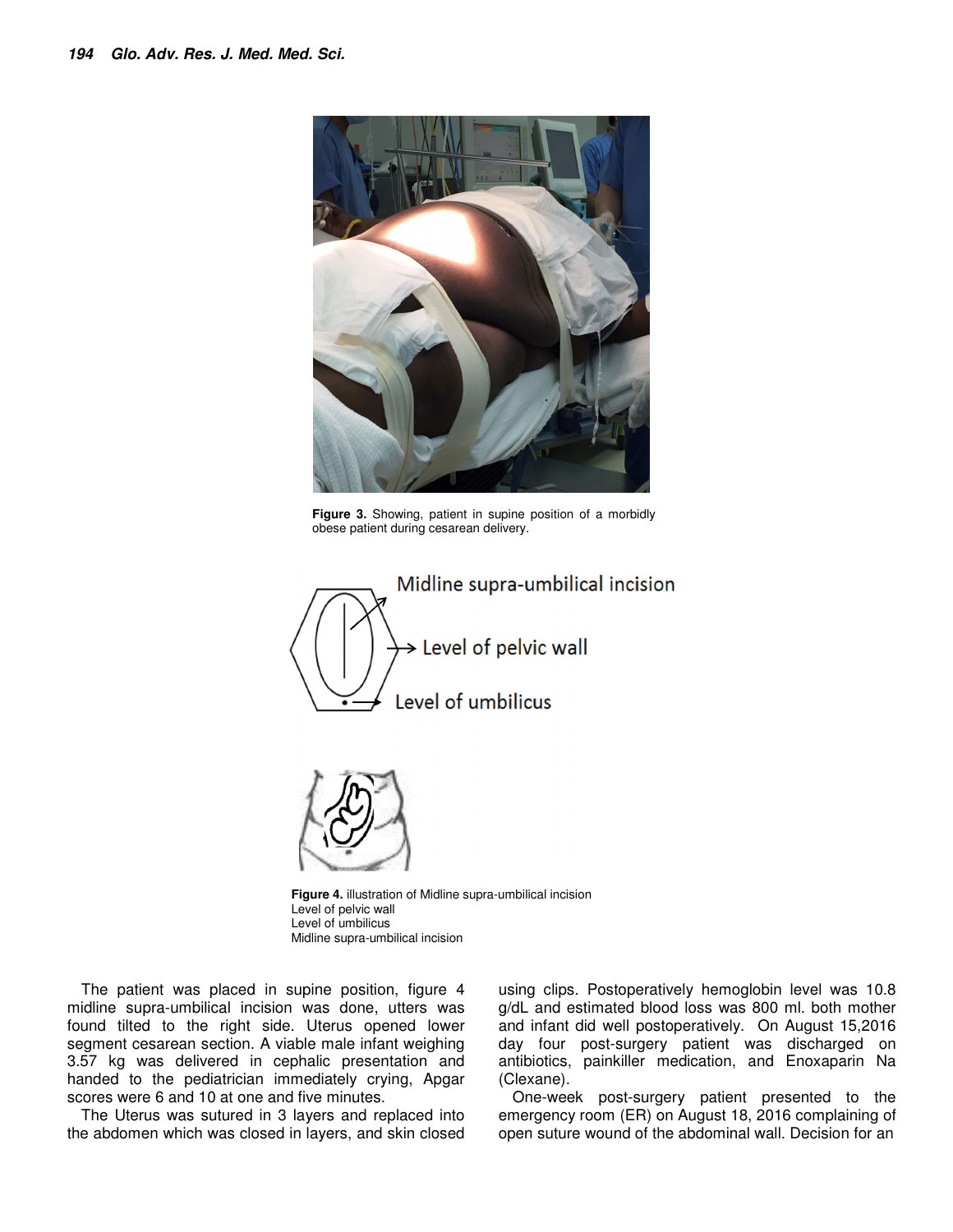

**Figure 5.** Uterine closure in the cesarean delivery of a morbidly obese patient.

elective surgery was made to repair the fascial dehiscence. Cleaning and suturing of the exposed fascia, fat, and skin was performed and successfully treated. On August 21, 2016, the patient was discharged. One month later, the patient was seen for a follow-up appointment and labelled as stable.

### **DISCUSSION**

This case report presents the management of morbidly obese pregnant women. Morbid obesity has many reported risks in pregnancy that include an overall increase in cesarean delivery (Cedergren, 2004). Owing to the oligohydramnios, CS was the chosen mode of delivery in this case. Also, obese women compared to women with normal BMI have double the incidence of primary cesarean delivery, emergency cesarean delivery, wound infection, and additional risks of anaesthesia (Lutsiv et al., 2015).

In a retrospective study found that morbidly obese women had a lower rate of vaginal delivery than women in the control group (Neumann et al., 2017). Moreover, a systematic international review analysed e obesity and

mode of delivery; an increased risk of non-elective Csections (Poobalan et al., 2009). Not only that cesarean delivery doubles the risk of venous thromboembolism, but also obesity placed patients at high risk for VTE and was found to be associated with a relative risk of 2.50 for deep vein thrombosis (DVT) compared to nonobese patients (Kither and Whitworth, 2012; Machado, 2012) In our case, this complication successfully prevented by applying DVT prophylaxis measures.

Another key point, patients with BMI>40 kg/m2 take longer operative time and exhibit an increase in total time from skin incision to delivery (Machado, 2012). In the current case, the operation took more time as expected. During the cesarean section, our patient was placed in supine position, as it's important to a position of the table tilted left side at a 10 to 15 degree to reduce maternal hypotension and its consequences (Machado, 2012).

The transverse abdominal incision made under the panniculus fold with a warm moist anaerobic environment would increase bacterial content, and promote infection, and though Pfannenstiel incision could be challenging in obese patients, it should be considered (Kither and Whitworth, 2012). In contrast, other studies revealed that vertical abdominal incisions had a higher rate of cesarean